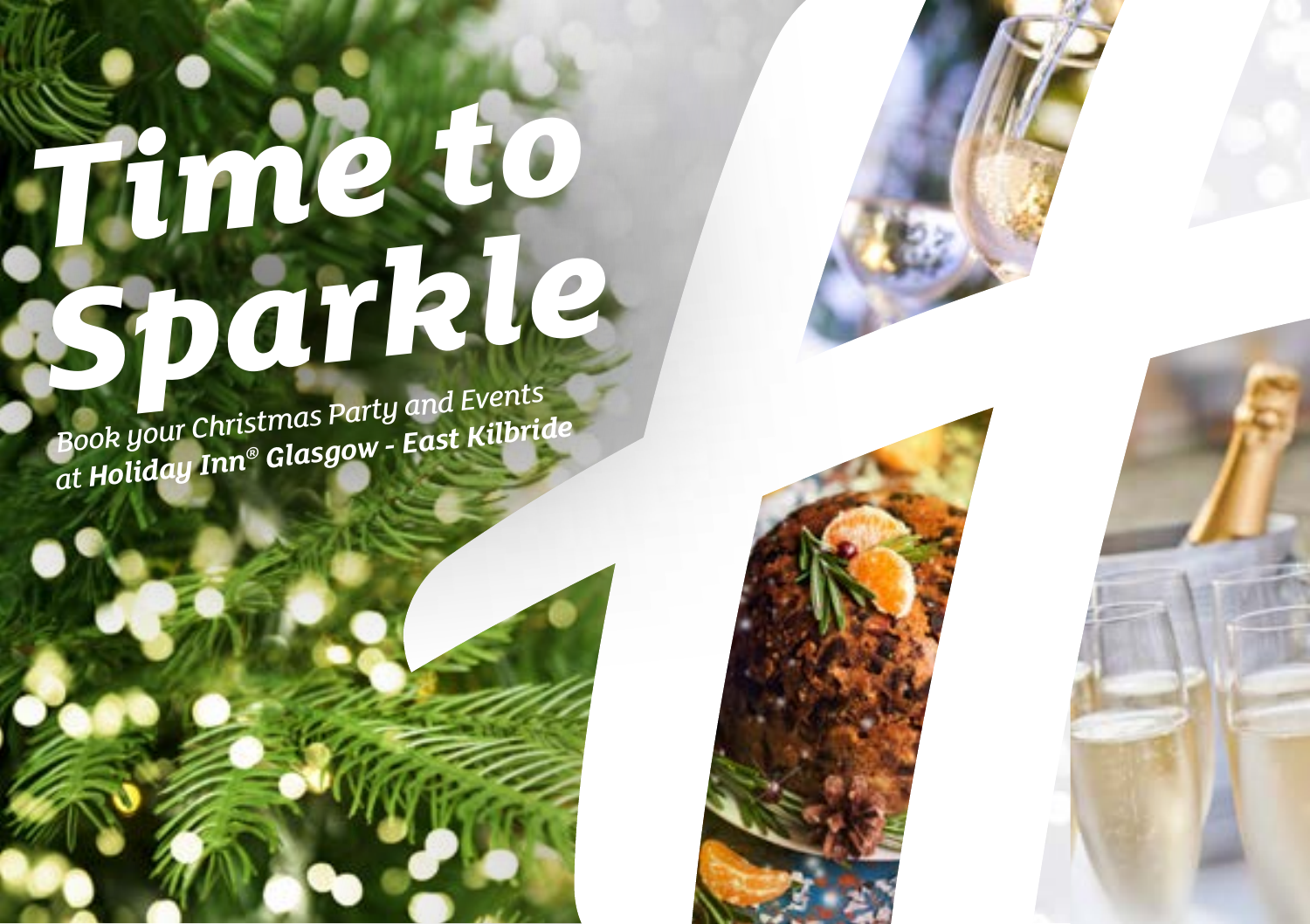Why not join us at the Holiday Inn Glasgow - East Kilbride to celebrate Christmas 2022 in style?

Whether you're looking to organise a spectacular Christmas party for colleagues, a festive night out for friends or a celebratory feast with loved ones, we've got the perfect package for you.

### *Celebrate with us*



2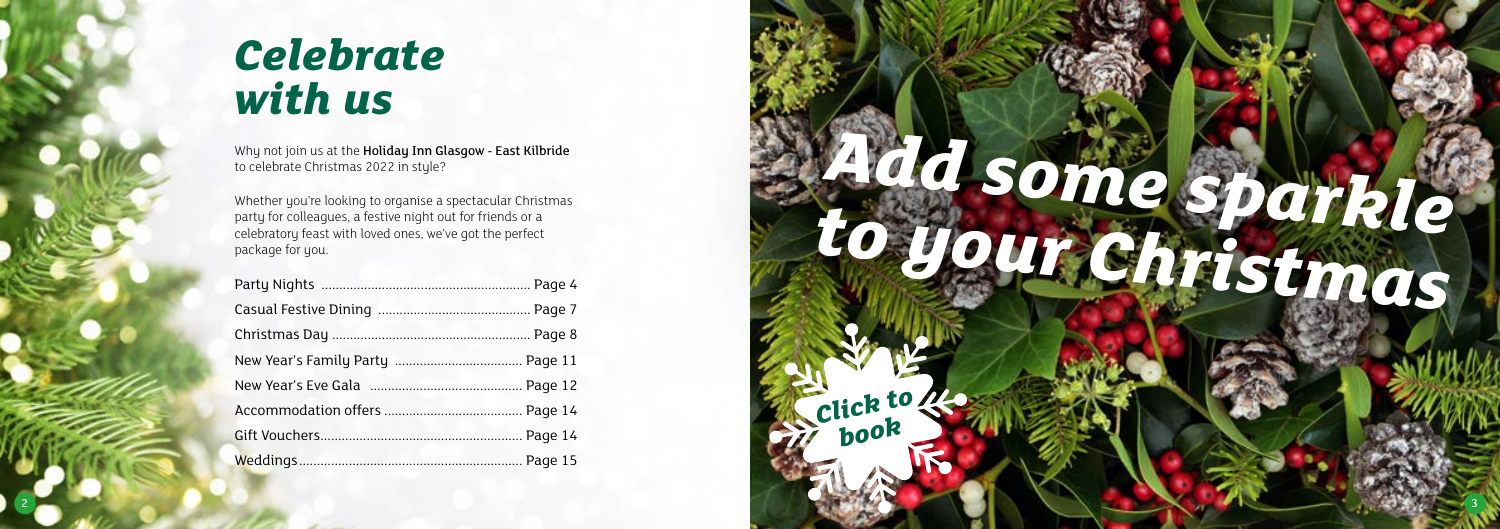# *[Party Nights](https://eastkilbride.hichristmas.co.uk)*



#### *Dance Through the Decades*

A glass of chilled fizz will be waiting for you upon arrival at our festive party night. Enjoy a three-course meal and then dance the night away with our DJ who will take you through the decades with all the party classics!

> **£39.95 per adult** Saturday 10<sup>th</sup> December

**£24.95 per adult**

**Friday 23rd December**

#### *Abba Very Merry Christmas Party Night*

**Friday 9th & 16th December Saturday 17<sup>th</sup> December** 

Calling all dancing queens and super troupers! Enjoy a three-course meal before dancing the night away to our fabba-u-lous Abba Tribute act and resident DJ.

**£29.95 per adult**

**Fridays: 18th & 25th November and 2nd December Saturdays: 26th November, 3rd December & 21st January**

**£32.95 per adult**

#### *Meet, Stay and Party*

Work, rest and play! Join us throughout November, December or January with your colleagues for a full-day meeting, your choice of celebration in the evening, overnight accommodation and breakfast the following day. Plan your end-of-year meeting today! Please enquire for availability and pricing.

#### *Private Parties*

From intimate family gatherings to large corporate parties, we have functions rooms available to hire based on your requirements. Please contact us so we can help you plan your perfect celebration. Minimum numbers apply. Prices available upon request. Pre-booking only and subject to availability. Dates sell fast so enquire today!

Our festive party nights can accommodate up to 250 people and feature a private bar area. All party nights commence at 7.30pm, dinner served at 8.00pm, last orders at mid-night and carriages at 12.30am.

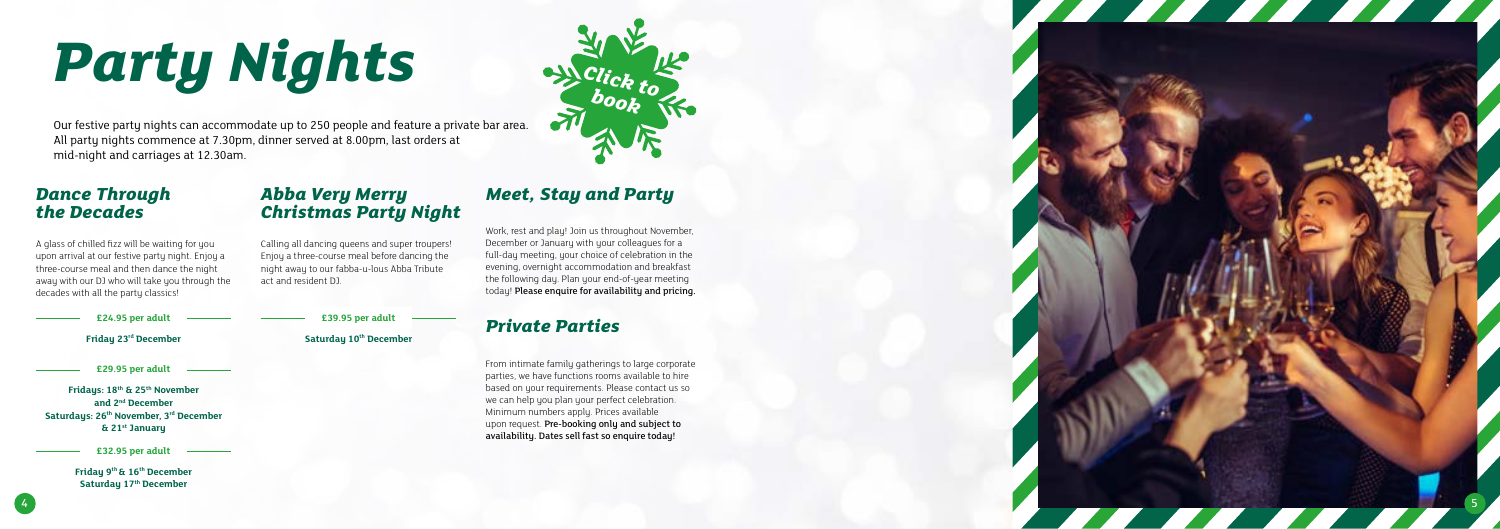## *[Casual Festive](https://eastkilbride.hichristmas.co.uk) Dining*

Whether you're looking to organise a spectacular Christmas dinner for colleagues, a festive lunch for friends or a celebratory feast with loved ones, we've got the perfect event for you.

#### *Festive Lunch*

Our festive lunches are perfect for any occasion, whether you want to spend time with family, friends or work colleagues. Includes a glass of fizz upon arrival and a three-course festive meal.

**Available seven days a week. (subject to availability). Pre-booking essential. Call 03333 209 328 opt 4 to book.**

#### *Pizza and Prosecco*

Pizza and Prosecco = Perfect! Book today so you can enjoy a pizza and a glass of Prosecco each in the relaxed atmosphere of our Open Lobby.

#### **£14.95 per person**

#### *Festive Fizz Afternoon Tea*

Enjoy a festive afternoon tea, including tea & coffee and a refreshing glass of fizz! The perfect treat for anyone to enjoy. It also includes a selection of sandwiches, scones with cream & jam and a mouthwatering slice of seasonal cake.



#### **£18.00 per person**



**From £17.95 per person**

**Available every Tuesday and Thursday throughout December at 12pm, 12:30pm and 1pm. Pre-booking essential, available to book online.** 

**Fridays and Sundays throughout December at 5pm, 6pm and 6:30pm. Available to book online.**

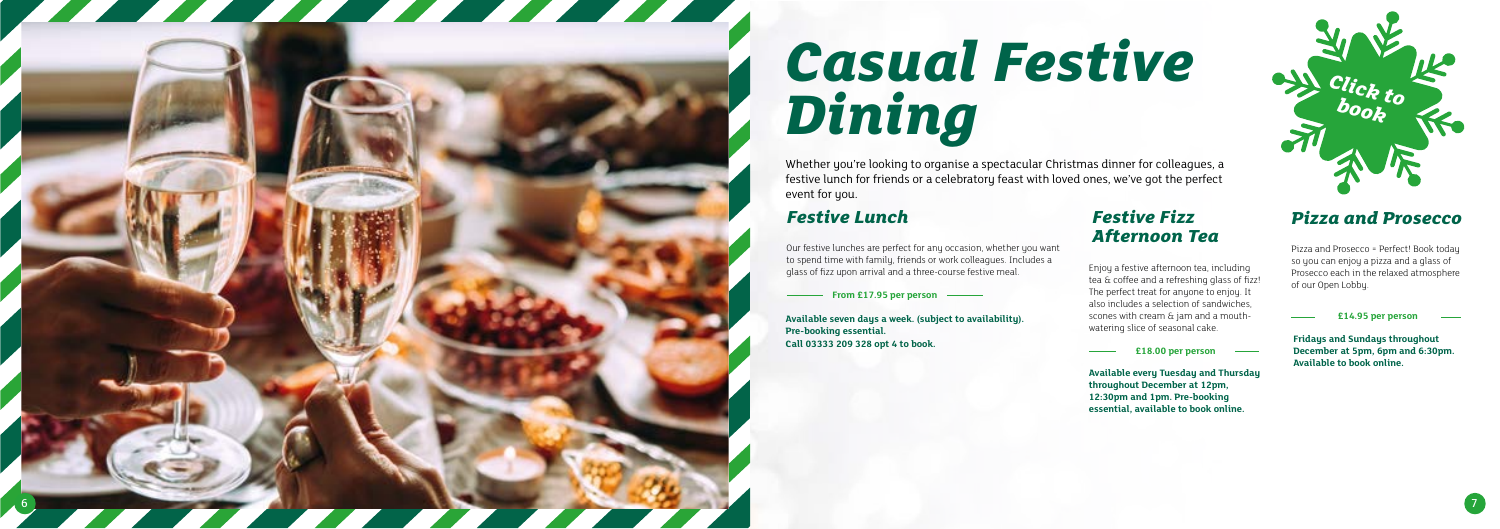### *[Christmas](https://eastkilbride.hichristmas.co.uk)  Day*

Nothing brings the true feeling of Christmas Day closer than a delicious festive lunch with your nearest and dearest. Enjoy a fantastic three course meal with tea & coffee to finish, leaving us to do the dishes! A gift for the children will be provided.

**£59.95 per adult**

**£24.95 per child (aged 3-12 years)**

**Under 3's eat free**

#### *Menus to follow*



**Sunday 25th December Sittings available at 2.30pm and 4.30pm**

8

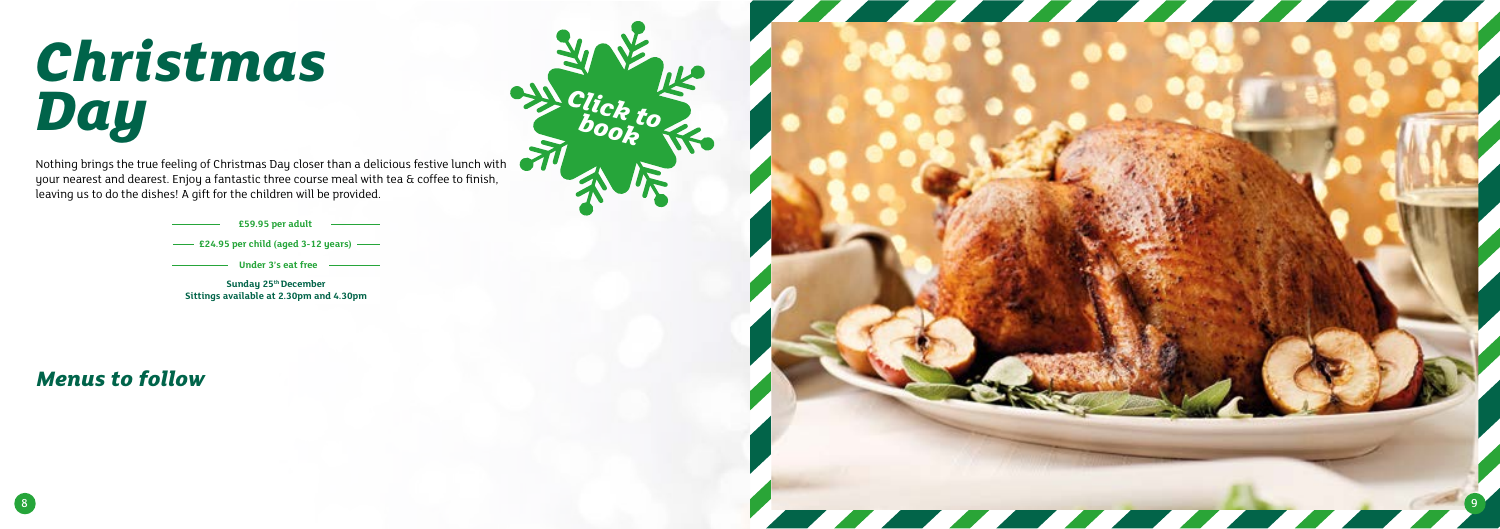## *New Year's [Family Party](https://eastkilbride.hichristmas.co.uk)*

Let's get the party started with a night for all the family to enjoy! You will be greeted with a drink upon arrival, followed by fantastic food, children's party games and disco until 12:10am.

Think the little ones might be tired? We have family rooms available too!

**£49.50 per adult £24.95 per child (aged 3-12 years) Under 3's eat free**

**Saturday 31st December** 



*Menus to follow*

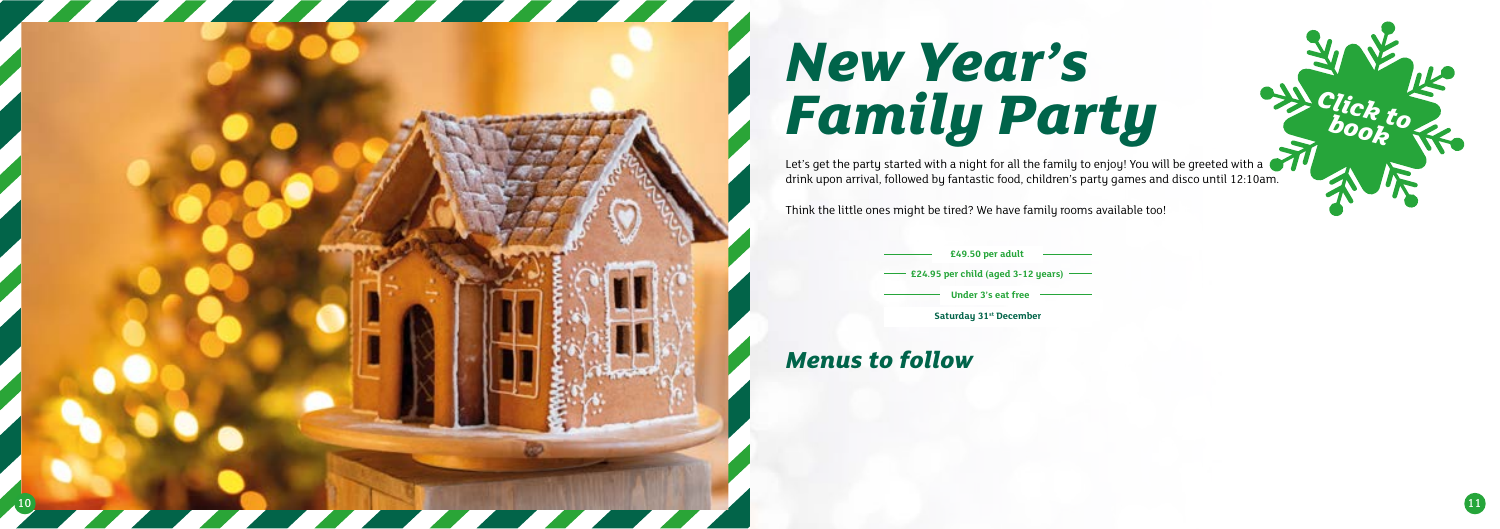### *[Adults Only](https://eastkilbride.hichristmas.co.uk)  New Year's Eve Gala*

We have an amazing night planned so you can see in 2023 in style! Let us welcome you with a festive cocktail upon arrival before making your way to the function room, where you will be served an amazing four-course meal with tea and coffee to finish. The night truly begins with a disco until 2am so you can dance the night away. Enjoy a midnight munchie and a glass of Prosecco once the clock strikes 12. 18+ only.

**£64.95 per adult**

**Saturday 31st December** 

#### *Menu to follow*



*Click to book*

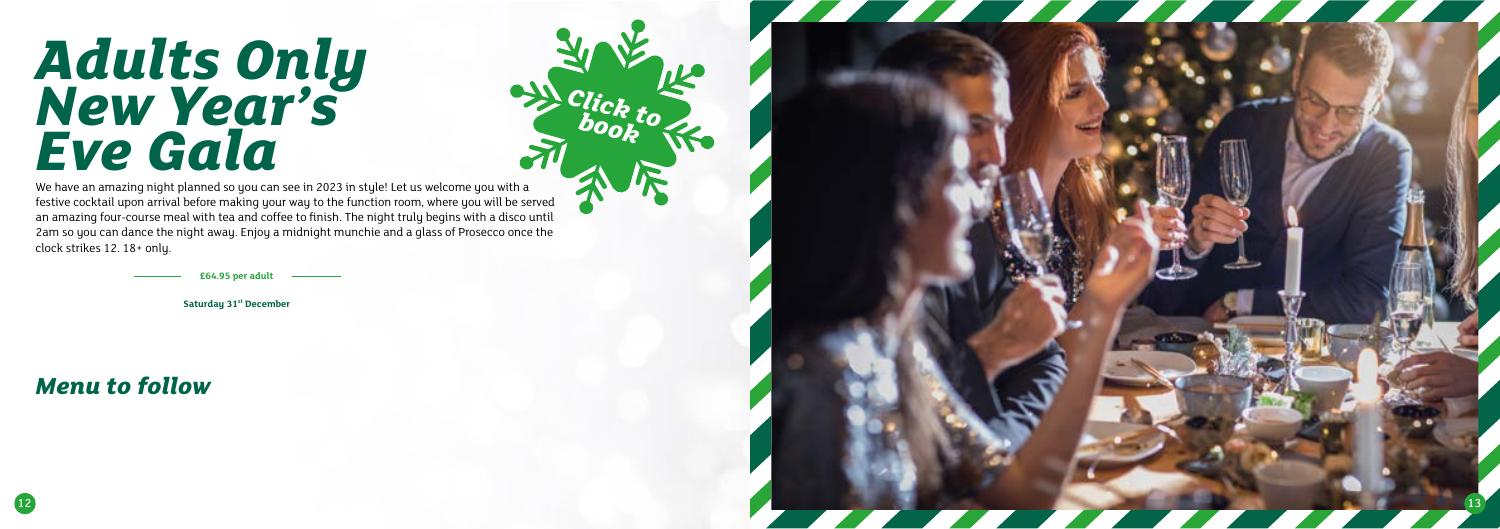### *Stay With Us*

Why not make a night of it and enjoy our special Christmas rates? Room types include standard double, family and twin. Take advantage of up to 20% off our best flexible, bed and breakfast rate. No deposit required and can be cancelled free of charge up to 48 hours prior to arrival.

### *Gift Vouchers*  $-$  Up to 20% off  $-$

We are excited to share with you the amazing gift vouchers we now have available at Holiday Inn Glasgow - East Kilbride. From delightful afternoon teas to overnight break packages, there's a gift for everyone. Give the gift of travel this year!



Christmas is such a wonderful time of year, why not consider having a festive wedding celebration? Our weddings are [available all year round and our fantastic wedding team will work with you to ensure you get everything you desire to](http://www.hieastkilbride.com/weddings/)  make your special day a dream come true.



#### Contact us to start creating a wedding that's you, or click to find out more about our weddings